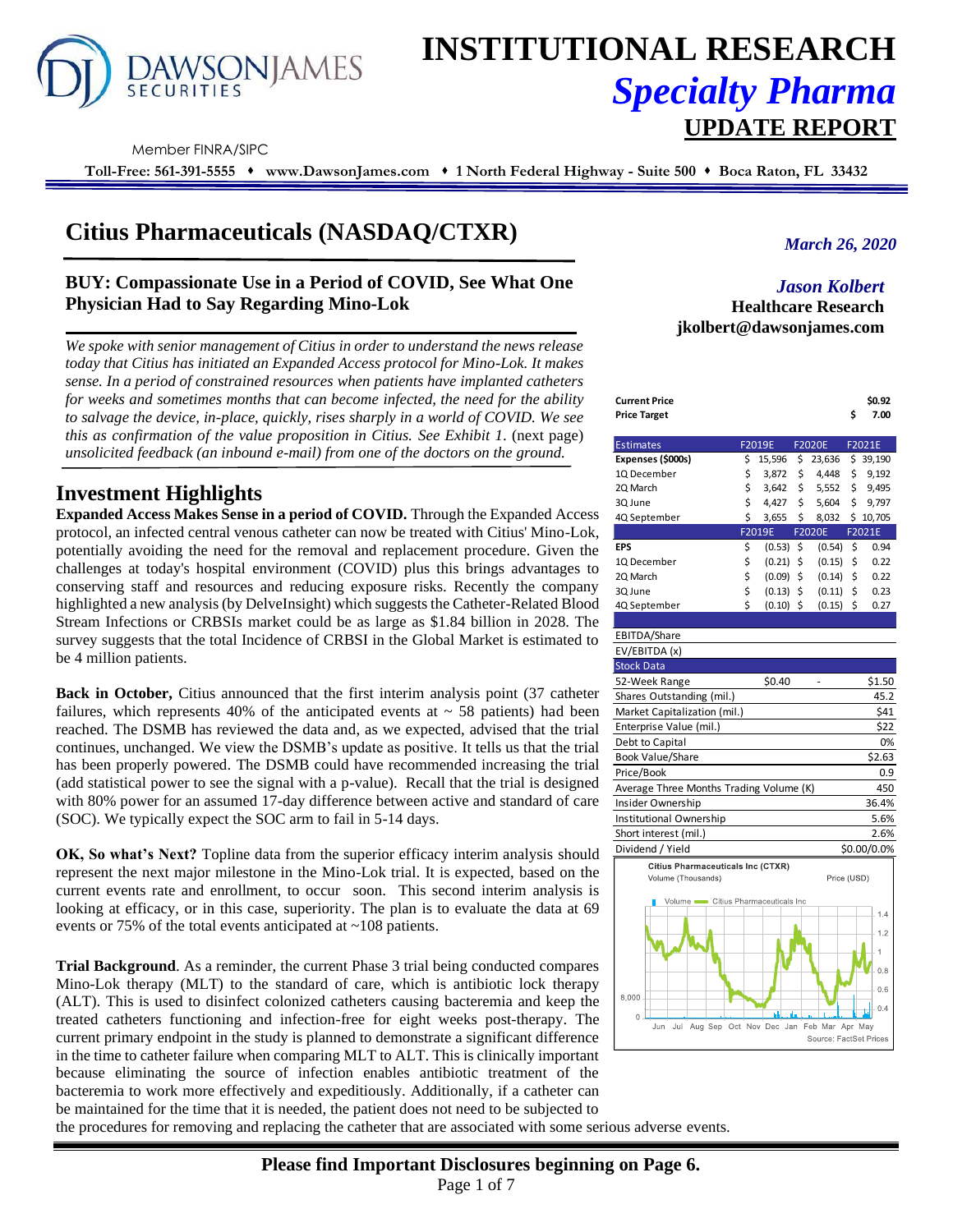

Exhibit 1. An Inbound letter from a physician regarding Expanded Access.

Dear ,

My name is Dr. I'm an intensivist at Hospital and the site sub-investigator for the Mino-Lok study, run by the incredible trauma research team at  $\begin{array}{ccc} 1 & 1 & 2 \end{array}$  and  $\begin{array}{ccc} 2 & 3 & 3 \end{array}$  (study coordinators) are cc'd to this message and they passed along your contact information. I wanted to share with you a brief anecdote that really made us feel good about our roles as investigators, particularly in regards to improvement in patient outcomes and quality of life.

The Mino-Lok study is a huge, multi-center trial investigating the use of antibiotic lock therapy in patients with infected indwelling lines that we are trying to save. Normally, when an indwelling catheter is infected, it should be removed, but this can come at a huge cost to the system as well as inconvenience and risk to the patient given that those lines are needed for potentially life-saving therapies, such as chemotherapy, fluids and other infusions. Mino-Lok aims to preserve those lines by "cleaning them out" with a special antibiotic treatment.

Our patient enrolled at the Kospital site had booked a dream cruise from the West Coast, around/through the Panama Canal and back up to the East Coast. Patient and souse had spent thousands of dollars and had been looking forward to this trip for months. The patient was hospitalized with a line infection and the recommendation was to remove the line. They were ready, reluctantly, to cancel their trip, have another central line placed, etc., but, thanks to the incredible efforts of XXX and YYYY, the patient was enrolled in the Mino-Lok study, went through the line-saving treatment and—as of writing—was cured of the infection. Not only was the patient able to preserve the indwelling line, but patient and spouse were able to go on their dream vacation.

I saw the patient in clinic last week. Both, patient and spouse credit enrollment in this study as the reason they could do what they did. Their comments really struck me as the perfect example of why we do what we do on the research end to try to find innovative therapies that can help people live their lives with a sense of happiness and freedom.

Regards,

*Source: Citius*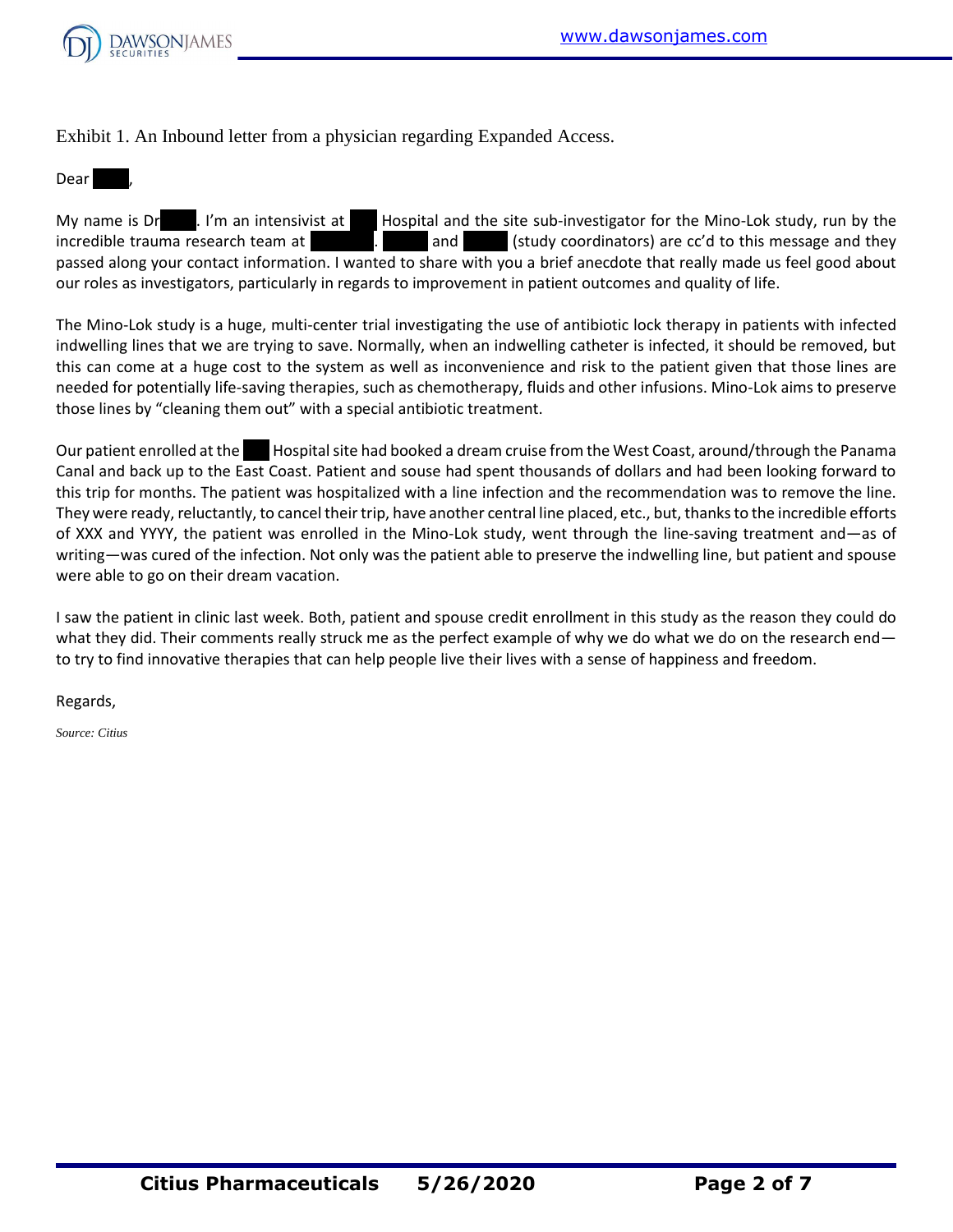

**Valuation.** Our valuation is based on our therapeutic models and associated assumptions projected to 2030. Our model assumes multiple financial raises, and as such, our share count is based on a fully diluted out year basis. The lead product, Mini-Lok, is now in a Phase 3 trial. We conservatively assume just 50% probability of success in our models. On top of this, we also use a 30% risk rate in our free cash flow to the firm (FCFF), our discounted EPS (dEPS) and sum-of-the-parts (SOP) models. We equal weight and average these metrics and then round to the nearest whole number to derive our \$7.00 price target.

#### **Exhibit 1. FCFF Model**



|                                                              | Price Target \$<br>Year | 7.00<br>2020 |                           |           |        |        |        |        |         |         |         |         |
|--------------------------------------------------------------|-------------------------|--------------|---------------------------|-----------|--------|--------|--------|--------|---------|---------|---------|---------|
| DCF Valuation Using FCF (mln):                               |                         |              |                           |           |        |        |        |        |         |         |         |         |
| units ('000 - Cnd\$)                                         |                         |              | 2019A                     | 2020E     | 2021E  | 2022E  | 2023E  | 2024E  | 2025E   | 2026E   | 2027E   | 2028E   |
| EBIT (Earnings before income tax)                            |                         |              | (15, 562)                 | (15, 892) | 23,578 | 16,442 | 68,356 | 96,043 | 124,814 | 154,704 | 185,745 | 217,971 |
| Tax Rate                                                     |                         |              | 0%                        | 0%        | 5%     | 10%    | 15%    | 20%    | 25%     | 30%     | 35%     | 38%     |
| EBIT(1-t) Earnings afer income tax                           |                         |              | (15, 562)                 | (15, 892) | 22,399 | 14,797 | 58,103 | 76,834 | 93,611  | 108,293 | 120,734 | 135,142 |
| CapEx (equipment)                                            |                         |              | ٠                         | ٠         | ٠      | ٠      | ٠      | ٠      |         |         |         |         |
| Depreciation                                                 |                         |              | ٠                         | $\sim$    | ٠      | ٠      | ٠      | ٠      |         |         |         |         |
| Change in NWC                                                |                         |              |                           |           |        |        |        |        |         |         |         |         |
| <b>FCF</b>                                                   |                         |              | (15, 562)                 | (15, 892) | 22,399 | 14,797 | 58,103 | 76,834 | 93,611  | 108,293 | 120,734 | 135,142 |
| PV of FCF                                                    |                         |              | (20, 231)                 | (15, 892) | 17,230 | 8,756  | 26,447 | 26,902 | 25,212  | 22,436  | 19,241  | 16,567  |
| Discount Rate<br>Long Term Growth Rate                       |                         |              | 30%<br>1%                 |           |        |        |        |        |         |         |         |         |
| <b>Terminal Cash Flow</b><br>Terminal Value YE2023           |                         |              | 470,666<br>57,699         |           |        |        |        |        |         |         |         |         |
| <b>NPV</b><br>NPV-Debt<br>Shares out ('000)<br>NPV Per Share |                         | \$           | 204,597<br>30,602<br>6.69 | 2028E     |        |        |        |        |         |         |         |         |

*Source: Dawson James*

#### **Exhibit 2. Discounted EPS Model**

| <b>Current Year</b>      |    | 2020 |
|--------------------------|----|------|
| Year of EPS              |    | 2028 |
| Earnings Multiple        |    | 15   |
|                          |    |      |
| <b>Discount Factor</b>   |    | 30%  |
| <b>Selected Year EPS</b> | S  | 4.41 |
| <b>NPV</b>               | S. | 8.11 |

| Current Year<br>Year of EPS |    | 2020<br>2028 |                 |                 |          | Discount Rate and Earnings Multiple Varies, Year is Constant | 2028 EPS |         |                 |       |
|-----------------------------|----|--------------|-----------------|-----------------|----------|--------------------------------------------------------------|----------|---------|-----------------|-------|
| Earnings Multiple           |    | 15           |                 | 8.11            | 5%       | 10%                                                          | 15%      | 20%     | 25%             | 30%   |
|                             |    |              | <b>Earnings</b> |                 |          |                                                              |          |         |                 |       |
| Discount Factor             |    | 30%          | Multiple        |                 | \$14.93  | \$10.29                                                      | \$7.21   | \$5.13  | \$3.70 \$       | 2.70  |
| Selected Year EPS           | \$ | 4.41         |                 | 10 <sup>1</sup> | \$29.87  | \$20.58                                                      | \$14.42  | \$10.26 | $$7.40$ \$      | 5.41  |
| <b>NPV</b>                  | S. | 8.11         |                 | 15              | \$44.80  | \$30.88                                                      | \$21.64  | \$15.39 | $$11.10$ \$     | 8.11  |
|                             |    |              |                 | 20              | \$59.73  | \$41.17                                                      | \$28.85  | \$20.52 | \$14.81<br>- \$ | 10.82 |
|                             |    |              |                 | 25              | \$74.66  | \$51.46                                                      | \$36.06  | \$25.66 | \$18.51<br>-S   | 13.52 |
|                             |    |              |                 | 30 <sub>1</sub> | \$89.60  | \$61.75                                                      | \$43.27  | \$30.79 | \$22.21<br>\$.  | 16.23 |
|                             |    |              |                 | 35              | \$104.53 | \$72.05                                                      | \$50.49  | \$35.92 | \$25.91<br>-S   | 18.93 |
|                             |    |              |                 | 40              | \$119.46 | \$82.34                                                      | \$57.70  | \$41.05 | \$29.61<br>- SS | 21.64 |

#### **Exhibit 3. Sum of the Parts Model**

|                                          |       | Source: Dawson James |                |           |                 |          |
|------------------------------------------|-------|----------------------|----------------|-----------|-----------------|----------|
| <b>Exhibit 3. Sum of the Parts Model</b> |       |                      |                |           |                 |          |
|                                          | LT Gr | Discount Rate        | Yrs. to Peak   | % Success | Peak Sales MM's | Term Val |
| MiniLok LT & ST CVC U.S.                 | $1\%$ | 30%                  | 4              | 70%       | \$302           | \$1,040  |
|                                          |       |                      |                |           |                 | \$5.83   |
| MiniLok LT & ST CVC E.U.                 | $1\%$ | 30%                  | $6^{\circ}$    | 80%       | \$0             | \$0      |
|                                          |       |                      |                |           |                 | \$0.00   |
| MiniLok LT & ST CVC China                | $1\%$ | 30%                  | $\overline{7}$ | 80%       | \$0             | \$0      |
|                                          |       |                      |                |           |                 | \$0.00   |
| Hydro-Lido                               | $1\%$ | 30%                  | $\overline{5}$ | $0\%$     | \$0             | \$0      |
| <b>Pre-Clinical Pipeline</b>             |       |                      |                |           |                 | \$0.00   |
| Net Margin                               |       |                      |                |           |                 | 70%      |
| MM Shrs OS                               |       |                      |                |           |                 | 31       |
| <b>Total</b>                             |       |                      |                |           |                 | \$5.83   |

*Source: Dawson James*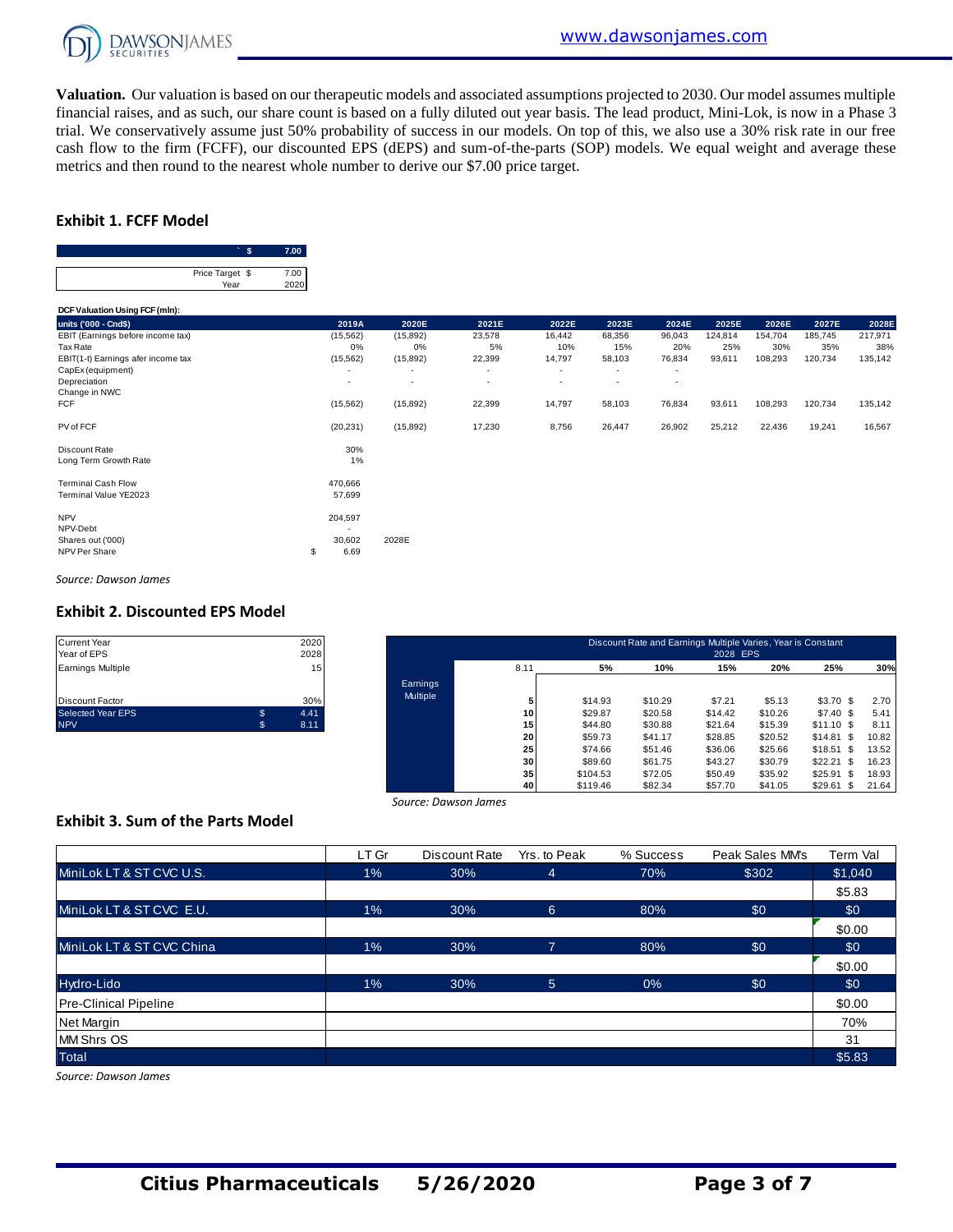

#### **Exhibit 4. Income Statement**

| Citius Pharmaceuticals: Income Statement (\$000)           |           |           |                          | December   | March                    | June                     | Sept. YE   |                          | <b>December</b> | March  | June   | Sept. YE                 |        |         |                          |         |         |         |         |         |
|------------------------------------------------------------|-----------|-----------|--------------------------|------------|--------------------------|--------------------------|------------|--------------------------|-----------------|--------|--------|--------------------------|--------|---------|--------------------------|---------|---------|---------|---------|---------|
| YE Sept.                                                   | 2017A     | 2018A     | 2019A                    | 1Q20A      | 2Q20E                    | 3Q20E                    | 4Q20E      | 2020E                    | 1Q21E           | 2Q21E  | 3Q21E  | 4Q21E                    | 2021E  | 2022E   | 2023E                    | 2024E   | 2025E   | 2026E   | 2027E   | 2028E   |
| Mino-Lok, U.S. ST & LT CVC Revenues                        |           |           |                          |            |                          |                          |            |                          | 18,778          | 19,594 | 20,410 | 22,860                   | 81,642 | 166,566 | 212,392                  | 259,994 | 309,423 | 360,734 | 413,983 | 469,227 |
| Mino-Lok, E.U. ST & LT CVC Revenues                        |           |           | $\overline{\phantom{a}}$ |            |                          |                          |            | $\overline{\phantom{a}}$ |                 |        |        | $\overline{\phantom{a}}$ | $\sim$ |         | $\overline{\phantom{a}}$ |         |         |         |         |         |
| Mino-Lok, CHina ST & LT CVC Revenues                       |           |           |                          |            |                          |                          |            |                          |                 |        |        |                          |        |         |                          |         |         |         |         |         |
|                                                            |           |           | <b>Section</b>           | <b>COL</b> | <b>COL</b>               | . .                      | <b>COL</b> | <b>COL</b>               | 18,778          | 19.594 | 20,410 | 22.860                   | 81.642 | 166,566 | 212.392                  | 259,994 | 309,423 | 360.734 | 413.983 | 469.227 |
| <b>Expenses</b>                                            |           |           |                          |            |                          |                          |            |                          |                 |        |        |                          |        |         |                          |         |         |         |         |         |
| Cost of goods sold                                         |           |           |                          |            |                          | $\overline{\phantom{a}}$ |            | $\sim$                   | 2,817           | 2,939  | 3,062  | 3,429                    | 12,246 | 24.985  | 31,859                   | 38,999  | 46.413  | 54,110  | 62,097  | 70,384  |
| COGS % of Revenue                                          |           |           |                          | 15%        | 15%                      | 15%                      | 15%        |                          | 15%             | 15%    | 15%    | 15%                      | 15%    | 15%     | 15%                      | 15%     | 15%     | 15%     | 15%     | 15%     |
| Research and development                                   | 5.873     | 6.563     | 8,597                    | 2,665      | 2,192                    | 2,105                    | 2,455      | 8.769                    | 2,236           | 2,236  | 2,236  | 2,236                    | 8,944  | 9.123   | 9,306                    | 9.492   | 9,682   | 9.875   | 10,073  | 10,274  |
| <b>R&amp;D % of Revenue</b>                                |           |           |                          |            |                          |                          |            |                          |                 |        |        |                          |        |         |                          |         |         |         |         |         |
| G&A                                                        | 12,126    | 6.447     | 6,285                    | 1,563      | 1,560                    | 2,000                    | 2,000      | 7,123                    | 3,450           | 3,600  | 3,750  | 4,200                    | 15,000 | 25,000  | 25,500                   | 26,010  | 26,530  | 27,061  | 27,602  | 28,154  |
| <b>SG&amp;A% of Revenue</b>                                |           |           |                          |            |                          |                          |            |                          |                 |        |        |                          |        |         |                          |         |         |         |         |         |
| Stock based comp. G & A                                    | 1.973     | 780       | 716                      | 220        |                          |                          |            | 220                      |                 |        |        |                          |        |         |                          |         |         |         |         |         |
| <b>Total expenses</b>                                      | 19.972    | 13.789    | 15.598                   | 4.448      | 3.752                    | 4.105                    | 4.455      | 15,892                   | 8.503           | 8.775  | 9.048  | 9.865                    | 36.191 | 59.108  | 66.664                   | 74.501  | 82.625  | 91.046  | 99.772  | 108,812 |
| Oper. Inc. (Loss)                                          | (19, 972) | (13, 789) | (15, 598)                | (4, 448)   | (3,752)                  | (4, 105)                 | (4, 455)   | (15, 892)                | 10,275          | 10,819 | 11,363 | 12.995                   | 45.451 | 107.458 | 145.728                  | 185.493 | 226,798 | 269,688 | 314,211 | 360,414 |
| Interest Income                                            | 47        | 818       | 53                       | 110        |                          |                          |            |                          |                 |        |        |                          |        |         |                          |         |         |         |         |         |
| Gain (loss) on revaluation of derivative warrant liability |           | 450       |                          | 19         |                          |                          |            |                          |                 |        |        |                          |        |         |                          |         |         |         |         |         |
| Interest Expense                                           |           | (16)      | (16)                     | (4)        |                          |                          |            |                          |                 |        |        |                          |        |         |                          |         |         |         |         |         |
| Pre-tax income                                             | (20.769)  | 1.253     | (15.562)                 | (4.322)    | (3.752)                  | (4.105)                  | (4.455)    | (15.892)                 | 10.275          | 10.819 | 11.363 | 12.995                   | 45.451 | 107.458 | 145.728                  | 185.493 | 226.798 | 269.688 | 314,211 | 360,414 |
| Income Tax Benefit (Provision)                             | $\sim$    | $\sim$    | $\sim$                   |            | $\overline{\phantom{a}}$ | $\overline{\phantom{a}}$ | $\sim$     | $\overline{\phantom{a}}$ | 514             | 541    | 568    | 650                      | 2,273  | 10,746  | 21,859                   | 37,099  | 56,699  | 80,906  | 109,974 | 136,957 |
| <b>Tax Rate</b>                                            | na        | n%        | 0%                       | 0%         | 0%                       | 0%                       | 0%         |                          | 5%              | 5%     | 5%     | 5%                       | 5%     | 10%     | 15%                      | 20%     | 25%     | 30%     | 355     | 389     |
| <b>GAAP Net Income (loss)</b>                              | (4,952)   | (12, 537) | (15, 562)                | (4,322)    | (3,752)                  | (4, 105)                 | (4, 455)   | (16, 634)                | 9,761           | 10.278 | 10.795 | 12.345                   | 43.179 | 96.712  | 123,869                  | 148.394 | 170.098 | 188,782 | 204.237 | 223,457 |
| <b>GAAP-EPS</b>                                            | (3.55)    | (1.22)    | (0.67)                   | (0.15)     | (0.09)                   | (0.10)                   | (0.11)     | (0.45)                   | 0.33            | 0.35   | 0.36   | 0.41                     | 1.45   | 3.23    | 4.13                     | 4.92    | 5.62    | 6.21    | 6.70    | 7.30    |
| Non GAAP EPS (dil)                                         | (3.55)    | (1.22)    | (0.67)                   | (0.15)     | (0.09)                   | (0.10)                   | (0.11)     | (0.45)                   | 0.33            | 0.35   | 0.36   | 0.41                     | 1.45   | 3.23    | 4.13                     | 4.92    | 5.62    | 6.21    | 6.70    | 7.30    |
| Wgtd Avg Shrs (Bas) - '000s                                | 5.842     | 10.731    | 20.162                   | 29.198     | 29.227                   | 29.256                   | 29.286     | 29.242                   | 29.315          | 29,344 | 29.374 | 29,403                   | 29.359 | 29.477  | 29,595                   | 29.713  | 29.832  | 29.952  | 30.072  | 30,192  |
| Wgtd Avg Shrs (Dil) - '000s                                | 5.842     | 10.731    | 20.162                   | 29.198     | 39,950                   | 40.350                   | 40.753     | 37,563                   | 29.315          | 29,608 | 29,904 | 30.203                   | 29.758 | 29,877  | 29,997                   | 30.117  | 30.237  | 30.358  | 30.480  | 30,602  |

*Source: Dawson James*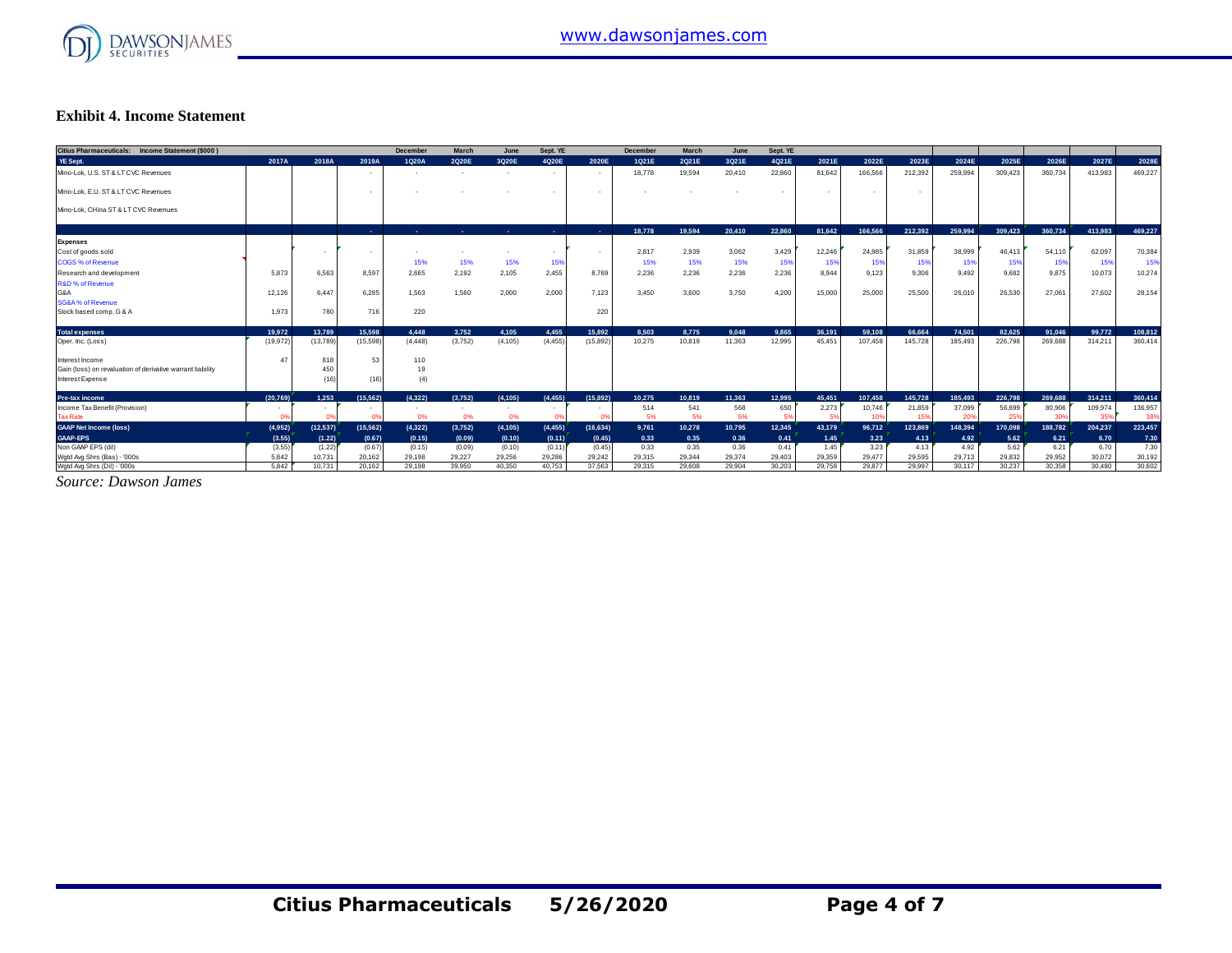

#### **Risk Analysis**

In addition to the typical risks associated with development stage specialty pharmaceutical companies, potential risks specific to Citius Pharmaceuticals, Inc. are as follows:

**Partnership risk**. Citius Pharmaceuticals, Inc. is in discussions with possible partners today, but there can be no assurances that the company will be able to secure a favorable partnership.

**Commercial risk.** There are no assurances that the company will be able to achieve significant market share and become profitable.

**Clinical and regulatory risk.** Lead products have to complete clinical trials. Trials may not produce results sufficient for regulatory approval.

**Financial risk.** The company may need to raise capital in the marketplace, and there can be no assurances that the company will be able to successful raise capital and or do so, at favorable terms.

**Liquidity Risk.** The stock is thinly traded. We note that management owns a significant percentage of the company.

**Legal and intellectual property risk.** The company may have to defend its patents and technical know-how, and there can be no assurances that the patents will not be infringed or will be held as valid if challenged, and or that the company may infringe on third parties' patents.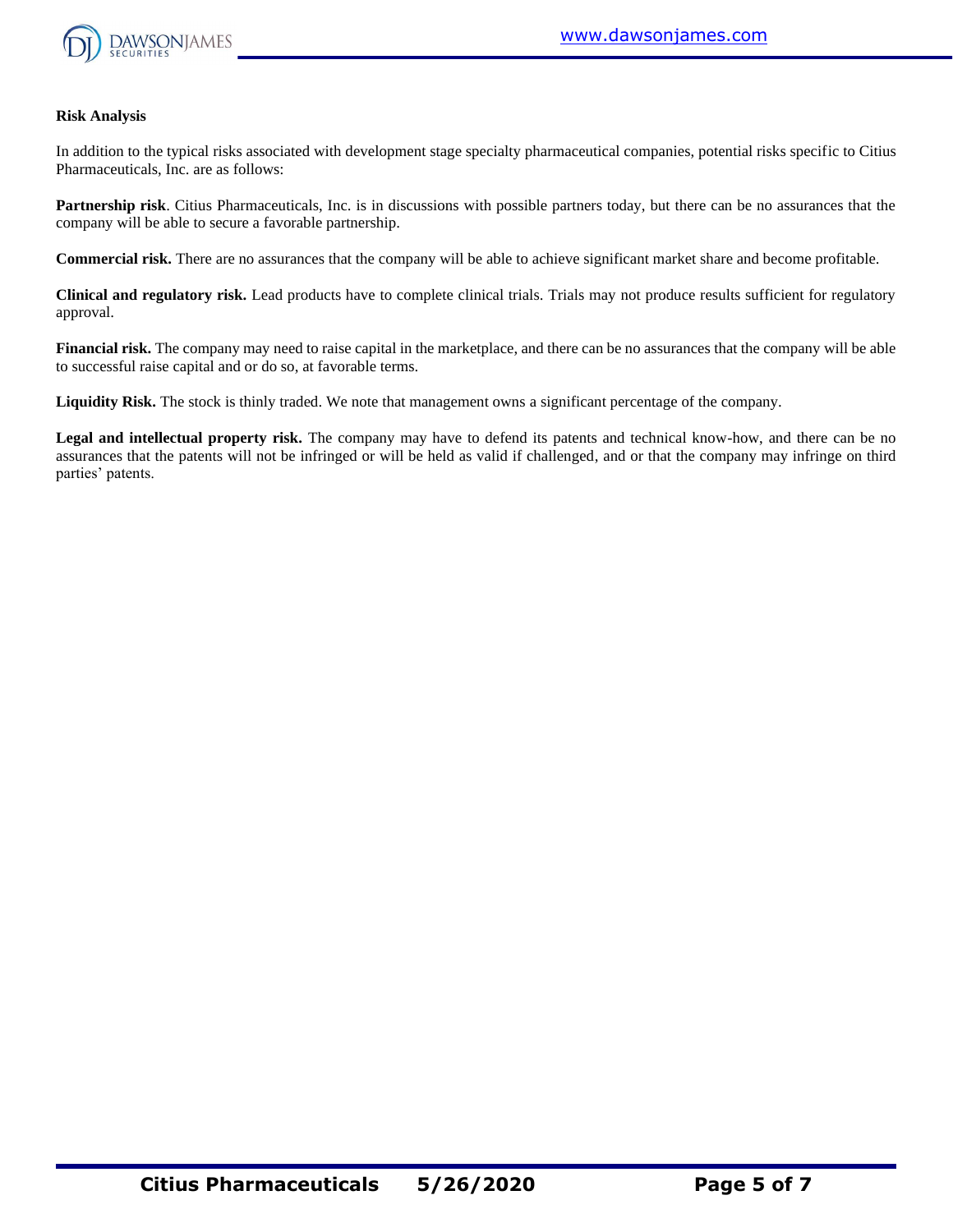

#### Companies mentioned in this report

#### **Important Disclosures:**

#### **Price Chart:**



Price target and rating changes over the past three years:

- Initiation Buy 12/15/2017 Price Target \$10.00
- Update Buy 7/6/2018 Price Target \$10.00
- Transfer Buy  $9/6/2019$  Price Target \$7.00
- Update Buy 10/7/2019 Price Target \$7.00
- Update Buy 12/19/2019 Price Target \$7.00
- Update Buy  $2/4/2020$  Price Target \$7.00
- Update Buy 2/25/2020 Price Target \$7.00
- Update Buy 5/26/2020 Price Target \$7.00

Dawson James Securities, Inc. (the "Firm") is a member of the Financial Industry Regulatory Authority ("FINRA") and the Securities Investor Protection Corporation ("SIPC").

The Firm does not make a market in the securities of the subject company(s). The Firm has NOT engaged in investment banking relationships with CTXR in the prior twelve months, as a manager or co-manager of a public offering and has NOT received compensation resulting from those relationships. The Firm may seek compensation for investment banking services in the future from the subject company(s). The Firm has received other compensation from the subject company(s) in the last 12 months for services unrelated to managing or co-managing of a public offering.

Neither the research analyst(s) whose name appears on this report nor any member of his (their) household is an officer, director or advisory board member of these companies. The Firm and/or its directors and employees may own securities of the company(s) in this report and may increase or decrease holdings in the future. As of April 30, 2020, the Firm as a whole did not beneficially own 1% or more of any class of common equity securities of the subject company(s) of this report. The Firm, its officers, directors, analysts or employees may affect transactions in and have long or short positions in the securities (or options or warrants related to those securities) of the company(s) subject to this report. The Firm may affect transactions as principal or agent in those securities.

Analysts receive no direct compensation in connection with the Firm's investment banking business. All Firm employees, including the analyst(s) responsible for preparing this report, may be eligible to receive non-product or service-specific monetary bonus compensation that is based upon various factors, including total revenues of the Firm and its affiliates as well as a portion of the proceeds from a broad pool of investment vehicles consisting of components of the compensation generated by investment banking activities, including but not limited to shares of stock and/or warrants, which may or may not include the securities referenced in this report.